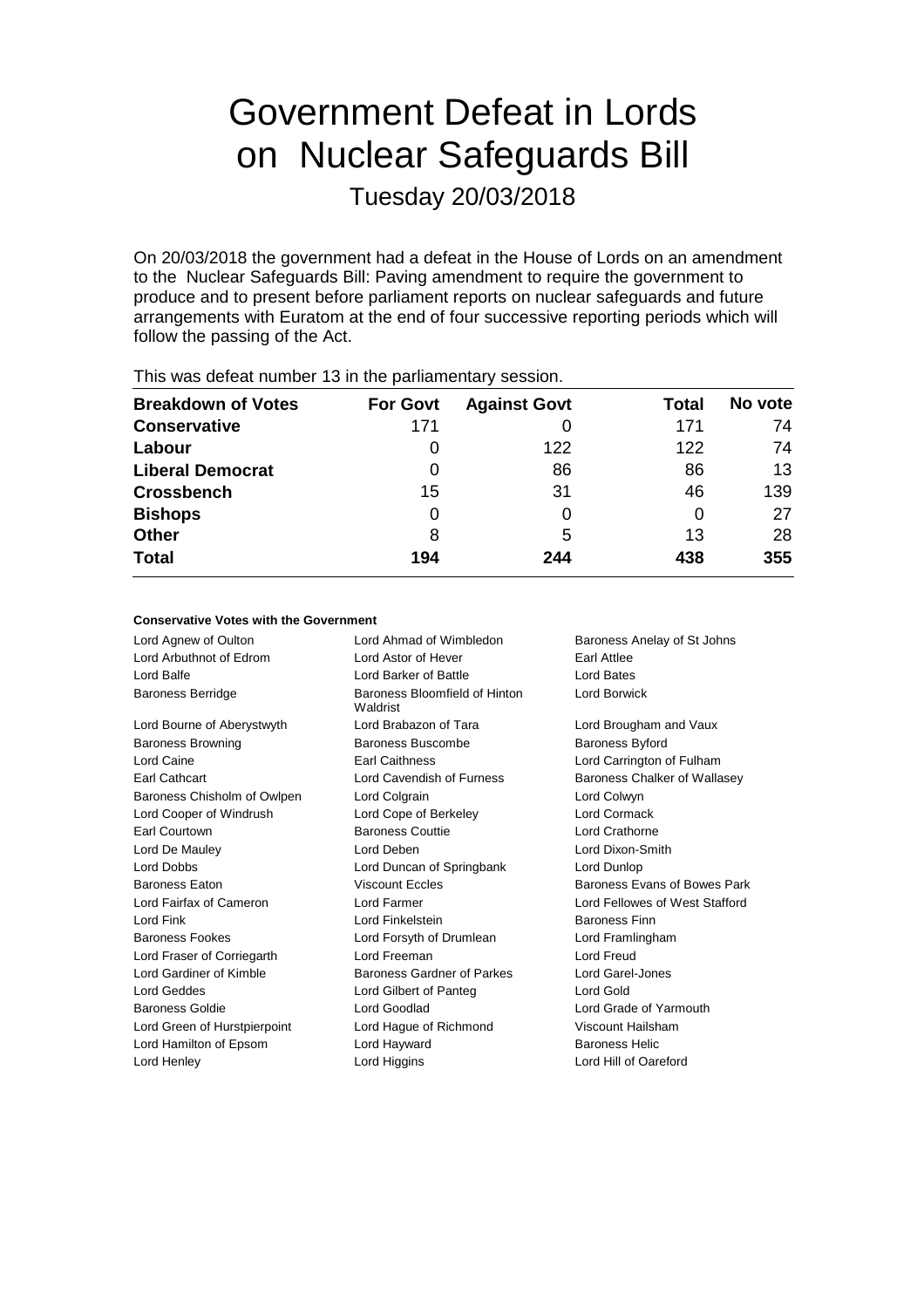Lord Hodgson of Astley Abbotts Baroness Hodgson of Abinger Lord Holmes of Richmond Earl Home **Baroness Hooper Baroness Hooper Lord Horam** Earl Howe Lord Howell of Guildford Lord Hunt of Wirral Lord James of Blackheath Baroness Jenkin of Kennington Lord Jopling Lord Keen of Elie **Lord King of Bridgwater** Lord Kirkham Lord Kirkhope of Harrogate Lord Lamont of Lerwick Lord Lang of Monkton Lord Leigh of Hurley **Lord Lexden** Earl Lindsay Lord Lingfield Earl Liverpool Lord Lucas Lord Magan of Castletown Lord Mancroft **Baroness Manzoor** Lord Marlesford Lord McColl of Dulwich Baroness McGregor-Smith Lord McInnes of Kilwinning **Baroness McIntosh of Pickering** Lord Moore of Lower Marsh Baroness Morris of Bolton Lord Moynihan Lord Naseby Lord Nash **Baroness Neville-Jones** Baroness Neville-Rolfe Baroness Newlove Baroness Nicholson of Winterbourne Lord Northbrook Lord Norton of Louth **Lord O'Shaughnessy** Baroness O'Cathain Baroness Oppenheim-Barnes Lord Palumbo Lord Patten of Barnes Lord Patten Baroness Pidding Lord Polak Lord Popat **Lord Porter of Spalding Corporation** Baroness Rawlings Baroness Redfern Lord Renfrew of Kaimsthorn Lord Ribeiro Viscount Ridley Lord Risby Lord Robathan Baroness Rock Lord Rotherwick Lord Ryder of Wensum Lord Sanderson of Bowden Lord Sassoon Baroness Scott of Bybrook Earl Selborne **Lord Selkirk of Douglas** Baroness Shackleton of Belgravia Lord Sheikh Lord Sherbourne of Didsbury Lord Shinkwin Lord Skelmersdale Lord Smith of Hindhead Lord Spicer Baroness Stedman-Scott Lord Strathclyde Baroness Stroud Baroness Sugg Lord Suri Lord Taylor of Holbeach Lord Tebbit Lord Trefgarne Viscount Trenchard Lord Trimble Lord True Lord Tugendhat Viscount Ullswater Baroness Vere of Norbiton Baroness Verma Lord Vinson Lord Wasserman Lord Wei Baroness Wilcox Lord Willetts Baroness Williams of Trafford

Baroness Wyld Lord Young of Cookham Viscount Younger of Leckie

**Conservative Votes against the Government**

### **Labour Votes with the Government**

### **Labour Votes against the Government**

Lord Alli **Lord Anderson of Swansea** Baroness Andrews Baroness Bakewell Lord Bassam of Brighton Lord Beecham Baroness Billingham Baroness Blackstone Baroness Blood Lord Blunkett Lord Boateng Lord Bradley Lord Brooke of Alverthorpe Lord Brookman Lord Browne of Ladyton Lord Campbell-Savours Lord Carter of Coles Lord Cashman Baroness Chakrabarti **Viscount Chandos** Lord Clark of Windermere Lord Clarke of Hampstead Lord Collins of Highbury Baroness Corston Baroness Crawley **Lord Cunningham of Felling** Lord Darling of Roulanish Lord Davidson of Glen Clova Lord Desai **Baroness Donaghy** Baroness Donaghy Lord Donoughue Baroness Drake Lord Dubs Lord Elder Lord Faulkner of Worcester Baroness Gale Lord Giddens **Lord Glasman** Baroness Golding Lord Gordon of Strathblane Baroness Goudie Lord Grantchester Lord Griffiths of Burry Port Lord Grocott Viscount Hanworth

Baroness Adams of Craigielea Lord Adonis Lord Allen of Kensington Lord Harris of Haringey **Lord Haworth Baroness Hayter of Kentish Town**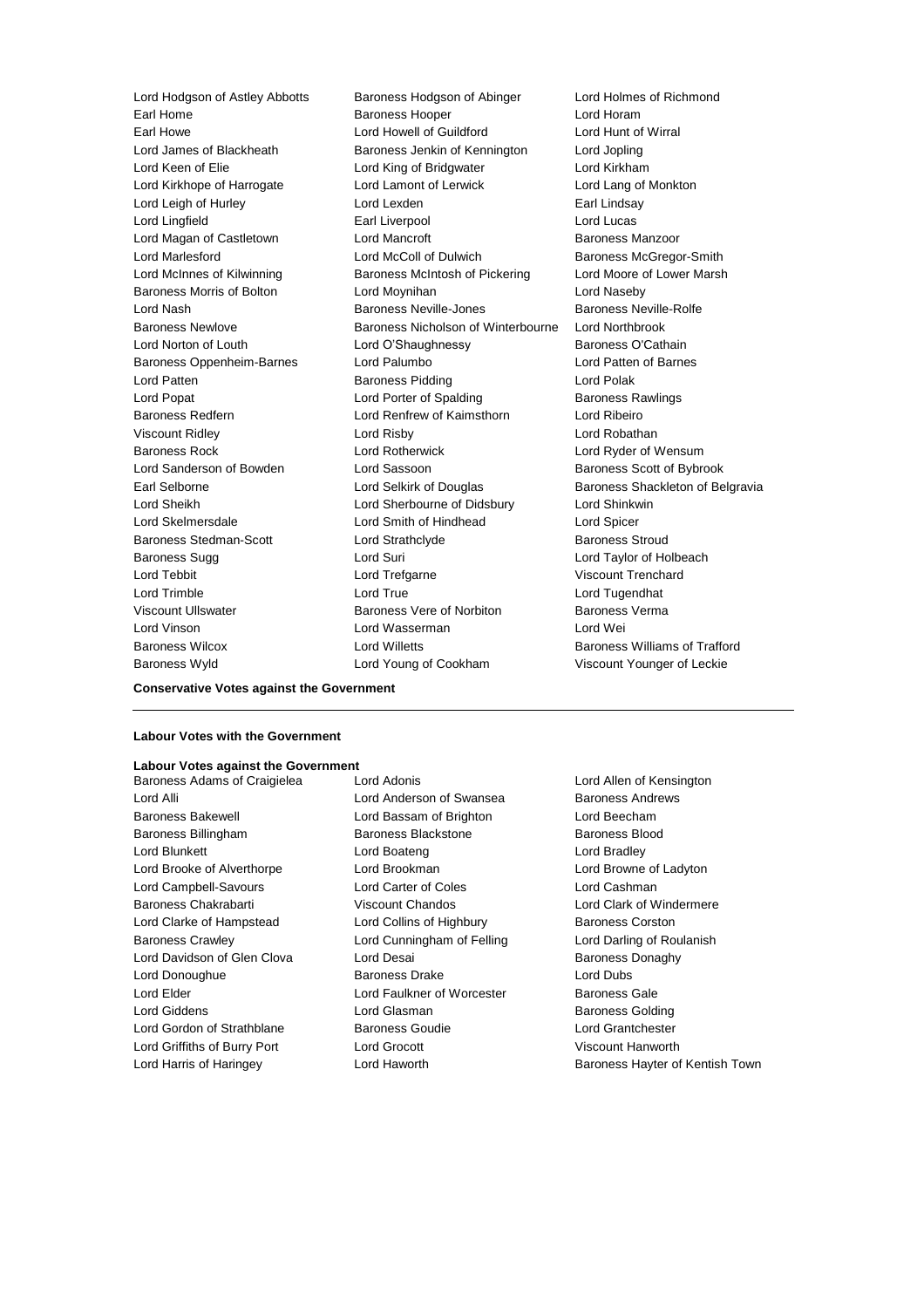Baroness Healy of Primrose Hill Baroness Henig Baroness Henry Baroness Hilton of Eggardon Lord Hollick Baroness Hollis of Heigham Lord Howarth of Newport Baroness Howells of St Davids Lord Hughes of Woodside Lord Hunt of Kings Heath Lord Irvine of Lairg **Baroness Jones of Whitchurch** Lord Jones Lord Judd Lord Kennedy of Southwark Lord Kinnock Baroness Kinnock of Holyhead Lord Kirkhill Lord Knight of Weymouth Baroness Lawrence of Clarendon Lord Lea of Crondall Lord Lennie Baroness Liddell of Coatdyke Lord Liddle Liddle Baroness Lister of Burtersett Lord Livermore Lord MacKenzie of Culkein Lord Mandelson Lord Maxton Lord McAvoy Lord McConnell of Glenscorrodale Baroness McIntosh of Hudnall Lord McKenzie of Luton Lord Mendelsohn Lord Monks Lord Moonie Lord Morris of Aberavon Lord Morris of Handsworth Baroness Morris of Yardley Lord Murphy of Torfaen Lord O'Neill of Clackmannan Lord Patel of Bradford Lord Pendry Baroness Pitkeathley **Lord Ponsonby of Shulbrede** Baroness Prosser Lord Radice **Baroness Ramsay of Cartvale** Lord Reid of Cardowan Lord Robertson of Port Ellen Lord Sawyer **Baroness** Sherlock Viscount Simon Lord Smith of Leigh Baroness Smith of Basildon Lord Snape Lord Stevenson of Balmacara Lord Stone of Blackheath Baroness Taylor of Bolton **Baroness Thornton** Baroness Thornton **Baroness** Thornton Lord Touhig Lord Tunnicliffe Lord Turnberg Baroness Warwick of Undercliffe Lord Watson of Invergowrie **Lord Watts** Lord Watts **Baroness Wheeler** Baroness Whitaker Lord Whitty Lord Woolmer of Leeds Lord Young of Norwood Green Baroness Young of Old Scone

## **Liberal Democrat Votes with the Government**

**Liberal Democrat Votes against the Government** Lord Addington Lord Alderdice Lord Allan of Hallam Lord Ashdown of Norton-sub-Hamdon Baroness Bakewell of Hardington Lord Beith Baroness Benjamin Baroness Bonham-Carter of Yarnbury Baroness Bowles of Berkhamsted Lord Bradshaw **Baroness Brinton** Lord Bruce of Bennachie **Lord Burnett** Lord Burnett **Baroness Burt of Solihull** Lord Campbell of Pittenweem Lord Chidgey Lord Clement-Jones Lord Cotter **Lord Dholakia** Baroness Doocey Baroness Featherstone Lord Foster of Bath Lord Fox Baroness Garden of Frognal Lord German Lore Carl Glasgow Lord Goddard of Stockport **Baroness Grender** Baroness Hamwee Baroness Harris of Richmond Baroness Humphreys Baroness Hussein-Ece Baroness Janke Baroness Jolly Lord Jones of Cheltenham Lord Kirkwood of Kirkhope **Baroness Kramer** Baroness Kramer Lord Lee of Trafford Baroness Ludford Lord Maclennan of Rogart Baroness Maddock Lord McNally Baroness Miller of Chilthorne Domer Lord Newby Baroness Northover Lord Paddick Lord Palmer of Childs Hill Baroness Parminter Baroness Pinnock Lord Purvis of Tweed Baroness Randerson Lord Razzall Lord Redesdale Lord Rennard Lord Roberts of Llandudno Lord Rodgers of Quarry Bank Baroness Scott of Needham Market Lord Scriven Lord Sharkey Lord Sharkey Baroness Sheehan Lord Shipley Lord Shutt of Greetland Baroness Smith of Newnham Lord Steel of Aikwood Lord Stephen Lord Stoneham of Droxford Lord Storey Lord Strasburger Lord Stunell Baroness Suttie Lord Taverne Lord Teverson **Lord Thomas of Gresford** Baroness Thomas of Winchester Baroness Thornhill Viscount Thurso Lord Tope Lord Tyler **Contact Contact Contact Contact Contact Contact Contact Contact Contact Contact Contact Contact Contact Contact Contact Contact Contact Contact Contact Contact Contact Contact Contact Contact Contact Contact Co** 

Mandeville

Baroness Barker